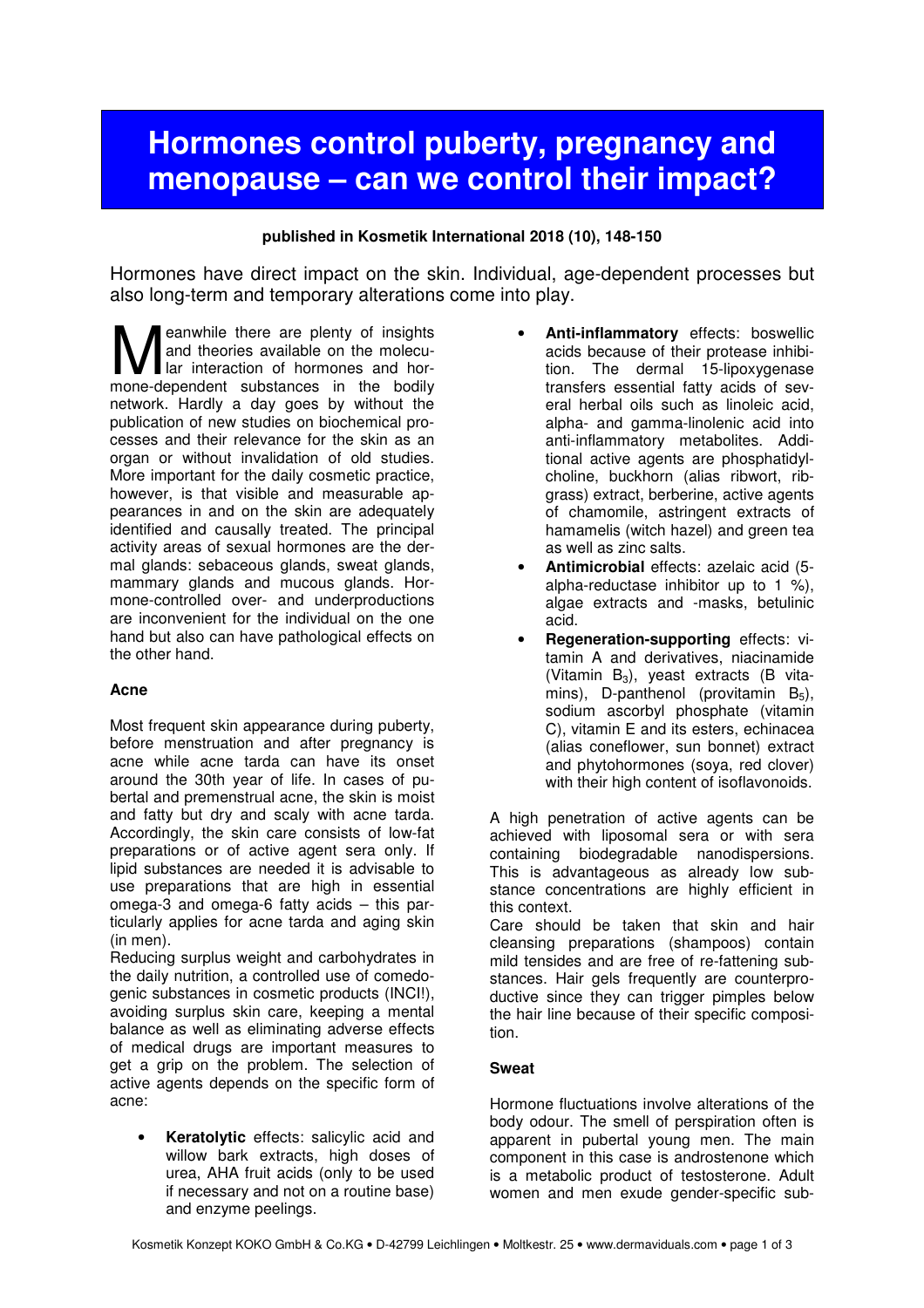stances that are modified by the microbiome of the skin and either have attracting or repelling scents. Also the mental condition has its effects on the secretions of the apocrine sweat glands. Contraceptive pills and pregnancy lead to alterations in the body odour on mamilla and in the genital area. The volatile vaginal copulins vary during the menstrual cycle; they increase the testosterone balance in men during receptivity and synchronise the female menstrual cycle when women spend longer periods of time in close proximity.

Perfumed deodorants are available to cover the individual scents. Caution should be exercised, though: they can have counterproductive effects due to the allergenic components in the essential oils contained. Other less appropriate ingredients are alcohol which was denatured with diethylphthalate (Alcohol denat.), and non-biodegradable silicones.

The increased sweat formation involved with the hot flushes experienced during menopause can be met with antiperspirants. The most effective agents still are aluminium chlorohydrate, aluminium sulphate and aluminium potassium sulphate (alum). There still are no reliable studies on the assumption that they involve a higher risk for Alzheimer's disease and breast cancer. The German Federal Institute for Risk Assessment (Bundesinstitut für Risikobewertung – BfR) however recommends avoiding the use of aluminium salt preparations on a pre-damaged axillary skin.

Herbal tannins also are used. The tannins react with proteins and have astringent effects. Herbal tannins are e.g. birch bark-, oak barkand hamamelis (alias witch hazel) extracts as well as gallic acid and their derivatives. Sage extracts are available as topical preparations and in the form of tea.

# **Pregnancy**

While the female breast and its glands develop during puberty through hormonal influence, hormonal fluctuations during menstrual period and pregnancy lead to alterations in size and form. Cosmetic skin care preparations for breast and décolleté should be used with caution during pregnancy. This applies for specific active agents but also for preparations in general. It is essential to avoid substances that can be assimilated by the unborn child or during lactation period by the newly born baby:

> **Essential oils** easily pass through the skin and find their way into the circulatory system. They contain allergenic components. Additional allergenic components form through oxidation during storage and application.

- 200 mg of **caffeine** per day, either as a pure substance or as component of tea extracts is considered as harmless for pregnant women. The mentioned amount cannot be reached with cosmetic products.
- All the **preservatives** listed in the annex of the German Cosmetic Regulation (KVO) have allergenic potential. It is difficult to forecast whether sensitizations can occur in the unborn child. One thing is for sure, preservatives have been found in breast milk and some of them belong to the endocrine disruptors that interfere with the hormonal balance.
- **Phthalates** (see above) have been found in the urine of toddlers.
- Some of the prior UV filters also belong to the **endocrine disruptors**.
- While a twice daily application of 0.3 % of **vitamin A** in facial creams, 0.05 % in body lotions, still was considered as safe by the German Federal Institute for Risk Assessment, the statement no. 005/2014, issued 31 January 2014, recommends to limit the application of vitamin A to the facial- and hand care.

The appealing the breast may be and the readily it may be show-cased, the skin and tissue are sensitive to the UV- and infrared radiation of the sun. Sun screens are a poor solution though and only effective for a short period of time. A good decision is to provide for textile protection.

In summary it can be said that the skin usually undergoes positive alterations during pregnancy. The skin is better hydrated. Sebum (see above) and skin elasticity increase, the breasts become tighter, micro circulation is more intense and the surface temperature of the skin is increased.

Disadvantageous is that couperosis can be triggered and pigment spots can show due to increased melanin formation, possibly also stretch marks (striae); their treatment however is another subject.

# **Mucous- and other glands**

The genital area in general does not need any additional skin care due to the abundance of sebaceous glands. Women however have to adapt themselves continuously to different phenomena such as puberty, menstrual period, pregnancy, lactation period, menopause and subsequent symptoms of old age. In the case